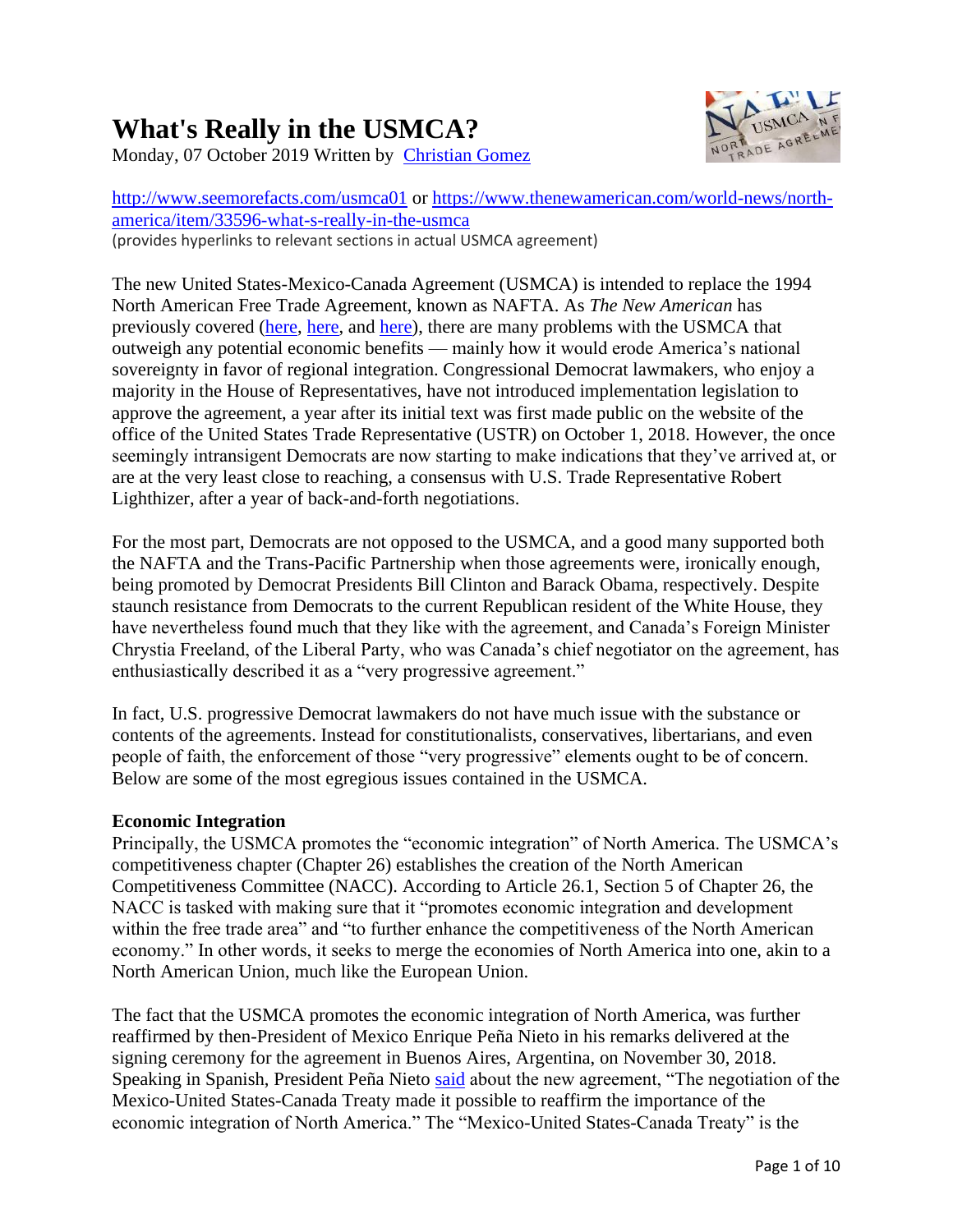English translation for what the Mexican government calls the USMCA in Spanish: the Tratado México-Estados Unidos-Canadá, or T-MEC as it is abbreviated in Mexico.

President Peña Nieto further remarked, in Spanish, about the significance of the USMCA/T-MEC, "The renegotiation of the new trade agreement sought to safeguard the vision of an integrated North America, the conviction that together we are stronger and more competitive." He added, "The Mexico-United States-and-Canada Treaty gives a renewed face toward our integration." And shortly after signing the agreement, Peña Nieto posted on [Twitter:](https://twitter.com/EPN/status/1068521916040794112?ref_src=twsrc%5etfw|twcamp%5etweetembed|twterm%5e1068521916040794112&ref_url=https://expansion.mx/economia/2018/11/30/mexico-eu-y-canada-firman-acuerdo-comercial-t-mec)

On my last day as President, I am very honored to have participated in the signing of the new Trade Treaty between Mexico, the United States and Canada. This day concludes a long process of dialogue and negotiation that will consolidate the economic integration of North America.

The USMCA is designed to form a trade bloc similar to other regional trade blocs and integration schemes around the world, such as the African Union (AU), Association of Southeast Asian Nations (ASEAN), Community of Latin American and Caribbean States (CELAC), European Union (EU), Eurasian Economic Union (EAEU), and the Latin American Integration Association (LAIA). Interestingly enough, Mexico is also both a member of CELAC and LAIA.

For decades globalists have sought to replace the modern international system comprised of sovereign nation-states with a "new world order," comprised of interlocking (and in some cases overlapping) regional supranational blocs. The economic blocs are in turn to be further merged into one single bloc or world union, governed by the United Nations or some other future oneworld government body.

In 1962, Lincoln P. Bloomfield, a member of the pro-one-world government Council on Foreign Relations (CFR) and longtime official of the U.S. Department of State, wrote a report, entitled "A World Effectively Controlled by the United Nations: A Preliminary Survey of One Form of a Stable Military Environment." The reported was financed by the State Department and published by the Institute for Defense Analysis. In it, Bloomfield proposed that "ever-larger units evolve through customs unions, confederation, regionalism, etc., until ultimately the larger units coalesce under a global umbrella." Everything about the USMCA indicates that it follows this objective.

#### **Environment**

The USMCA also promotes the United Nation's concept of "sustainable development," which is the cornerstone of the UN's Agenda 21/Agenda 2030 program to address the purported problem of anthropogenic climate change. Agenda 2030 calls for the redistribution of wealth from richer developed nations to underdeveloped countries in the global south. It also advocates for numerous controls over people's lives and daily actions; and imposes onerous regulations that would prevent developing nations from industrializing, in turn stagnating their economies.

Whereas the original 1994 NAFTA did not even contain a chapter on the environment, the USMCA has a 30-page environment chapter (Chapter 24) that mentions "sustainable development" nine times, starting on page 24-2, where it states: "The Parties recognize that a healthy environment is an integral element of sustainable development and recognize the contribution that trade makes to sustainable development." Chapter 24 also contains additional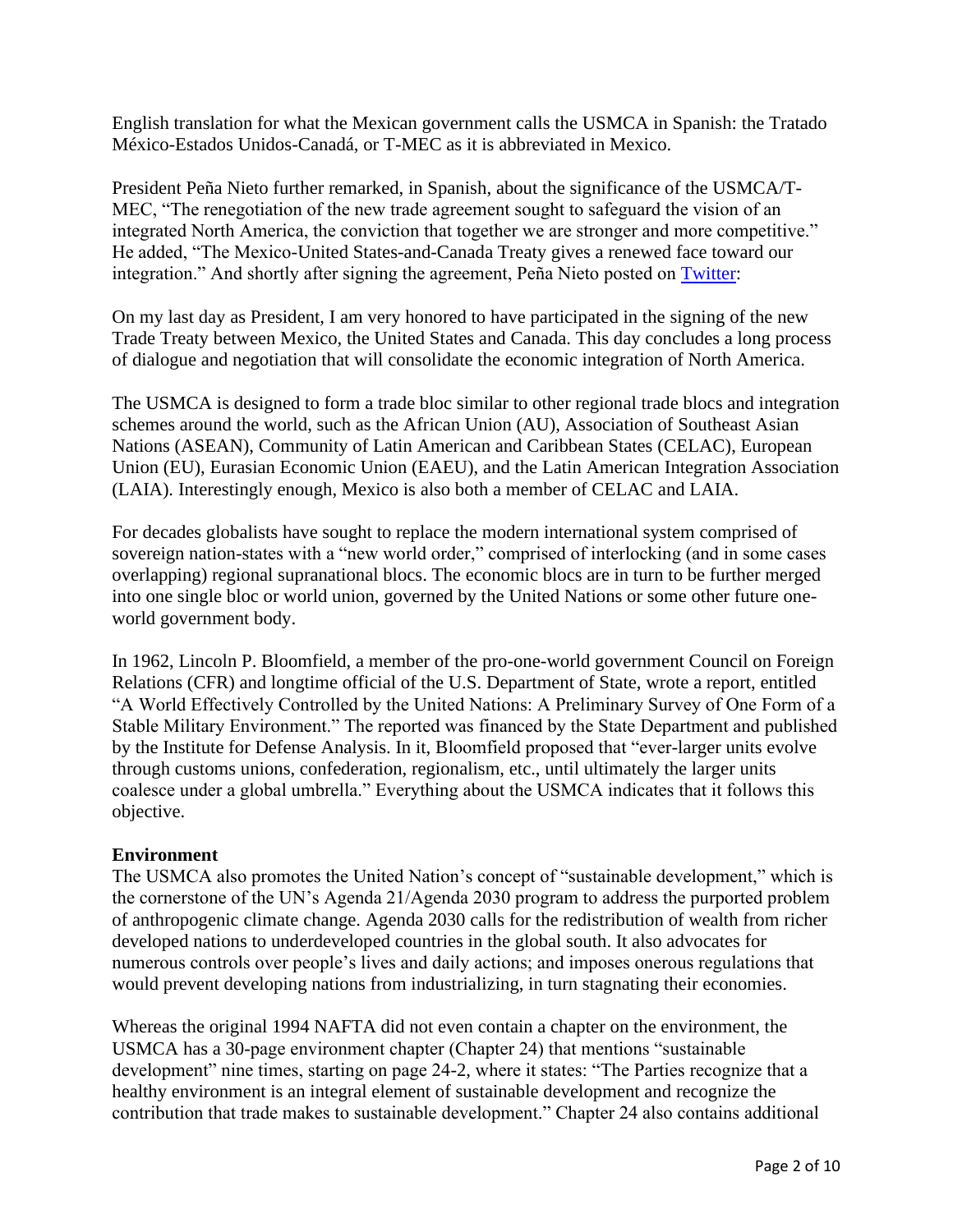references to "sustainable fisheries" and the "sustainable use of biodiversity," both of which are in line with the UN's Agenda 2030.

According to Article 24.2 (on page 24-2), of Chapter 24, the purpose for the USMCA's environmental chapter is plainly stated as follows:

The objectives of this Chapter are to promote mutually supportive trade and environmental policies and practices; promote high levels of environmental protection and effective enforcement of environmental laws; and enhance the capacities of the Parties to address traderelated environmental issues, including through cooperation, in the furtherance of sustainable development.

So the USMCA is essentially calling for control over waters, lands, and organisms across the three countries. It would gain control over all three via layered levels of government, all of which would strip the United States of control in these areas and give control to regional governmental entities. With the U.S. EPA already attempting to control human behaviors — where Americans live, how they live, and what type of work can be done in a given region — with little to no oversight from American citizens, by making rules covering air, land, water, and organisms, imagine a regional entity with the same powerand no real oversight whatsoever.

In Chapter 24, the USMCA mentions the little-known separate "Agreement on Environmental Cooperation among the Governments of Canada, the United Mexican States, and the United States of America," also known as the Environmental Cooperation Agreement (ECA). According to the U.S. Environmental Protection Agency (EPA), the ECA was "completed in parallel" with the USMCA. On its website, the EPA [states](https://www.epa.gov/international-cooperation/epas-role-north-american-commission-environmental-cooperation-cec) the following about the new ECA:

Under the ECA, the United States, Mexico and Canada will cooperate to reduce pollution, strengthen environmental governance, conserve biological diversity, and sustainably manage natural resources. The new ECA will modernize and enhance trilateral cooperation, including by supporting implementation of the environment commitments in the USMCA.

In other words, together with the ECA, the USMCA is much more than just a simple trade agreement it's also an environmental agreement for North America. In addition to the ECA, the USMCA also references another little-known environmental agreement, the North American Agreement on Environmental Cooperation (NAAEC), and an environmental organization called the Commission for Environmental Cooperation (CEC). According to the EPA's [website,](https://www.epa.gov/international-cooperation/epas-role-north-american-commission-environmental-cooperation-cec) "The NAAEC promotes sustainable development based on cooperation and mutually supportive environmental and economic policies." The NAAEC established the creation of the CEC, which is a like a supra-EPA for all of North America.

According to the EPA, the "The CEC consists of three bodies: the Council, the Secretariat, and the Joint Public Advisory Committee (JPAC)." The CEC Council is "composed of the Ministers of Environment from Canada, Mexico, and the United States, [and] is the governing body of the Commission," meanwhile, the Secretariat "provides support to the Council, [and] implements the annual Operational Plan approved by the Council, and implements other activities pursuant to the NAAEC." The function of the JPAC is to engage with "stakeholders in North America and provides advice to the Council." The website further [states](https://www.epa.gov/international-cooperation/epas-role-north-american-commission-environmental-cooperation-cec) that the EPA director serves as the U.S. representative on the CEC Council. Appointed by the president of the United States, the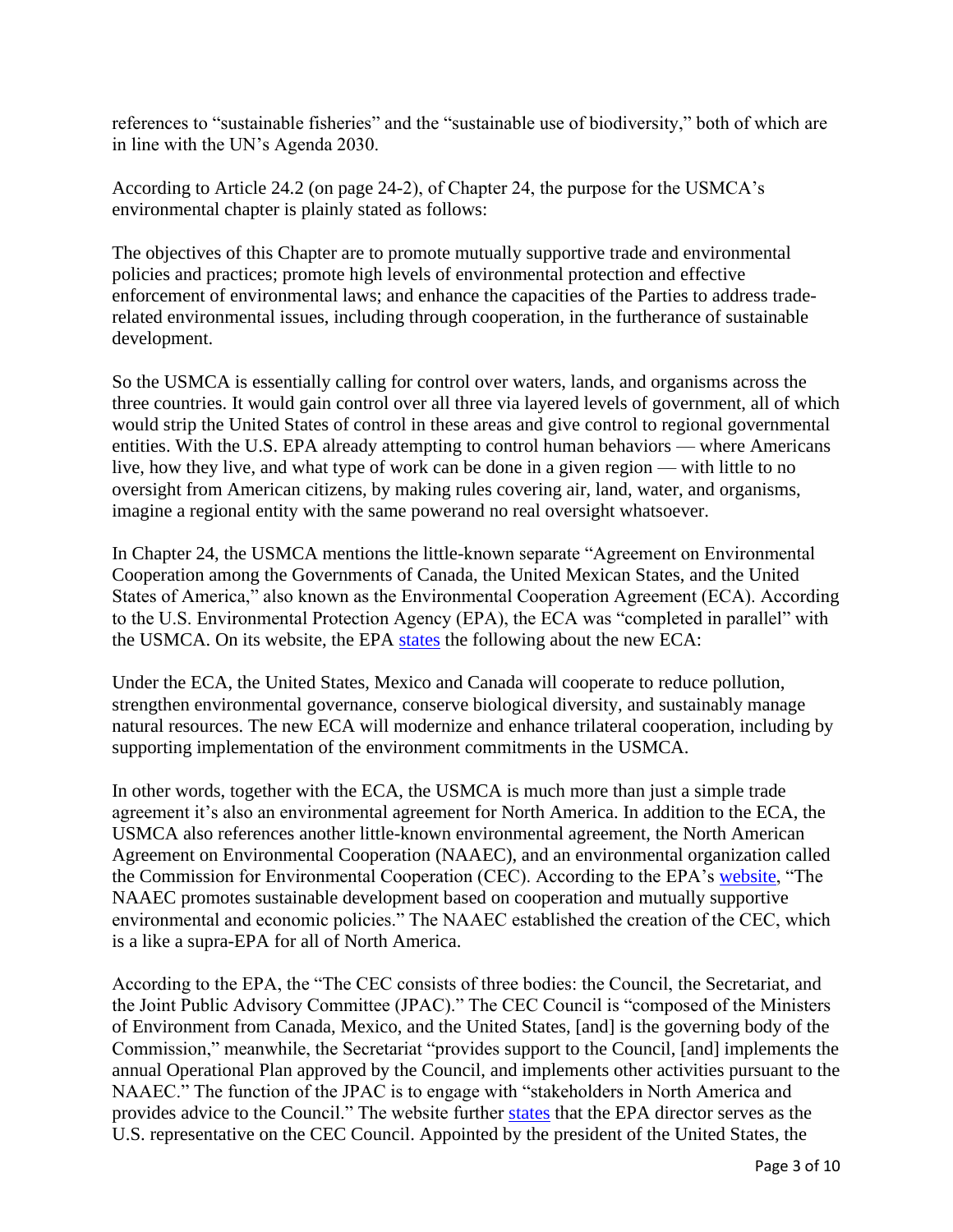director of the EPA is one of three representatives serving on a regional international bureaucracy for North America — the CEC.

According to Article 24.25 on "Environmental Cooperation," in the USMCA's Chapter 24, "Activities that the Parties [the U.S., Mexico, and Canada] undertake pursuant to the Environmental Cooperation Agreement will be coordinated and reviewed by the Commission for Environmental Cooperation as provided for in the ECA." The CEC is mentioned a total of 16 times in the USMCA's Chapter 24. By tying itself to the CEC, the USMCA is acting as the lynchpin creating a new regional government structure for North America. This is not just true of environmental policy; it is also true of other sectors such as energy.

#### **Energy Integration**

Although the USMCA does not contain a chapter specifically about energy, it does include a side [letter](https://ustr.gov/sites/default/files/files/agreements/FTA/USMCA/Text/CA-US_Side_Letter_on_Energy.pdf) — written by U.S. Trade Representative Robert Lighthizer to Canadian Foreign Minister Chrystia Freeland — that covers energy. The letter includes an annex. Article 3 of the annex to the side letter reads:

The Parties recognize the importance of enhancing the integration of North American energy markets based on market principles, including open trade and investment among the Parties, to support North American energy competitiveness, security, and independence. The Parties shall endeavor to promote North American energy cooperation, including with respect to energy security and efficiency, standards, joint analysis, and the development of common approaches.

Article 4 of the annex further states that the parties "shall endeavor to ... [support] North American energy market integration." It is an embryonic unified energy infrastructure for all of North America, in which every energy supplier and provider in the United States, Mexico, and Canada would eventually be regulated or governed by a common set of policies, rules, and regulations, as encouraged by the USMCA.

Eventually, this type of energy integration would lead to the creation of a new regional regulatory energy body or authority, a kind of North American department or ministry of energy, which would supersede the U.S. Department of Energy, Canada's Department of Natural Resources, and Mexico's Secretaría de Energía (Secretariat of Energy).

Oddly enough, despite this level of integration, of which even Mexico's President Peña Nieto touted the economic aspects of, the agreement contains a rather unique chapter affirming Mexico's sovereignty over its natural energy resources. Chapter 8, entitled "Recognition of the Mexican State's Direct, Inalienable, and Imprescriptible Ownership of Hydrocarbons," simply states that "the United States and Canada recognize that":

(a) Mexico reserves its sovereign right to reform its Constitution and its domestic legislation; and

(b) The Mexican State has the direct, inalienable and imprescriptible ownership of all hydrocarbons in the subsoil of the national territory, including the continental shelf and the exclusive economic zone located outside the territorial sea and adjacent thereto, in strata or deposits, regardless of their physical conditions pursuant to Mexico's Constitution.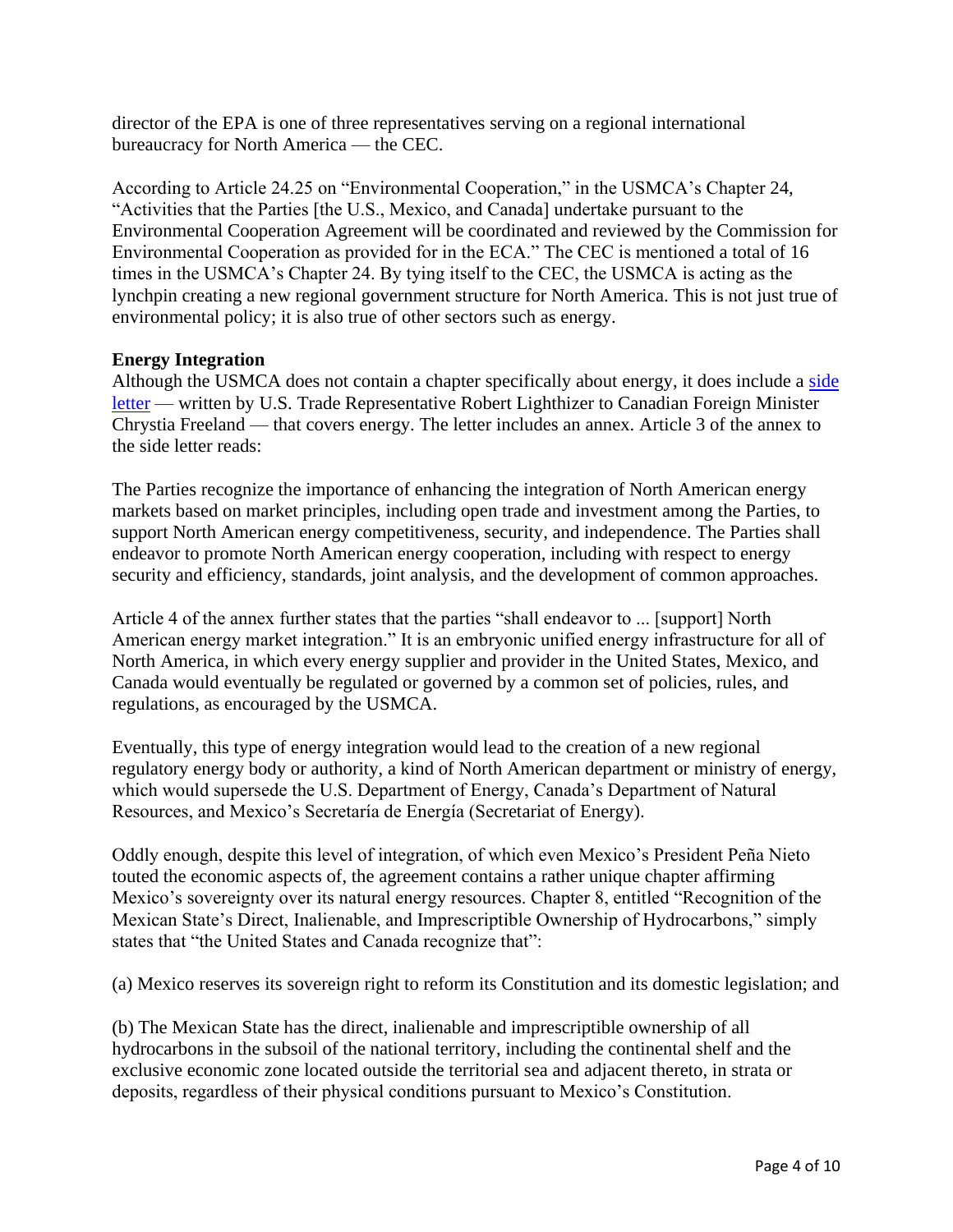Although the USMCA promotes the integration of North American energy markets, Mexico will still retain full sovereignty and ownership over all hydrocarbon, or fossil fuels, within its geographical and political boundaries. While this is good news for Mexico, no other chapter in the USMCA affirms the same recognition for the United States' or Canada's sovereignty over its own hydrocarbons. In other words, as the lyrics by Woody Guthrie go, "This land is your land, this land is my land," except what's in Mexico's land.

#### **Migrant Workers**

According to the [U.S. Customs and Border Patrol](https://www.cbp.gov/newsroom/stats/sw-border-migration/fy-2018#wcm-survey-target-id) (CBP), a total of 396,579 apprehensions were made of people attempting to cross the U.S. southern border with Mexico in fiscal year 2018. That number has more than doubled in 2019. Approximately 851,000 illegal border crossers were been taken into custody by the CBP in fiscal year 2019, which ran from October 1, 2018 to September 30, 2019. There is no way to gauge the number of people who succeed at illegally crossing the Southwest border each year. While most cited immigration experts believe that there are around 11 million illegal aliens residing in the United States, one study from Yale University published in June 2018, estimated that were as many as 22.1 million illegal migrants living in the United States in 2016. The actual numbers could be even higher and may increase even further, due in part to certain provisions in the USMCA.

The USMCA's labor chapter (Chapter 23), as *The New American* has also previously [reported,](https://www.thenewamerican.com/print-magazine/item/30541-what-s-wrong-with-the-usmca) could serve as a beachhead for a cross-border migration invasion similar to that experienced in the European Union. In language that is virtually identical to that found in the TPP, Article 17.5 of Chapter 17 of the USMCA states: "No party shall adopt or maintain ... a measure that ... imposes a limitation on ... the total number of natural persons that may be employed in a particular financial service sector or that a financial institution or cross-border service supplier may employ ... in the form of numerical quotas or the requirement of an economic needs test." This opens the door for Mexico and the current radical socialist government of Mexican President Andrés Manuel López Obrador or for a Mexican, a Canadian, or even a U.S.-based company to sue the U.S. government for restricting the number of employees that such a company would want to bring across the border into the United States.

As well, provisions from USMCA's Chapters 17 and 23 have the potential to undermine President Trump's border security measures and further open our nation's borders. Article 23.8 on "Migrant Workers" requires each country to "ensure that migrant workers are protected under its labor laws, whether they are nationals or non-nationals" of the country they are residing in. The term "non-nationals" could easily apply to not just undocumented aliens or "Dreamers" from Mexico, but also to those illegal migrants arriving from the caravans originating in Central American countries such as Guatemala, Honduras, and El Salvador, none of which are parties of the USMCA. Furthermore, such provisions and verbiage could be used in aiding Democratic lawmakers to retain President Obama's unconstitutional executive action for Deferred Action for Childhood Arrivals, commonly known as DACA. In fact, any adjudication on this matter could very well fall under the judicial jurisdiction of a USMCA panel for dispute settlement, rather than under the legal control of the United States. (More about these dispute settlement panels later).

#### **"Gender Identity"**

In addition to workplace protections for migrant workers, Chapter 23 also promotes workplace protections for "gender identity" and other LGBTQ "gender-related issues." For example, under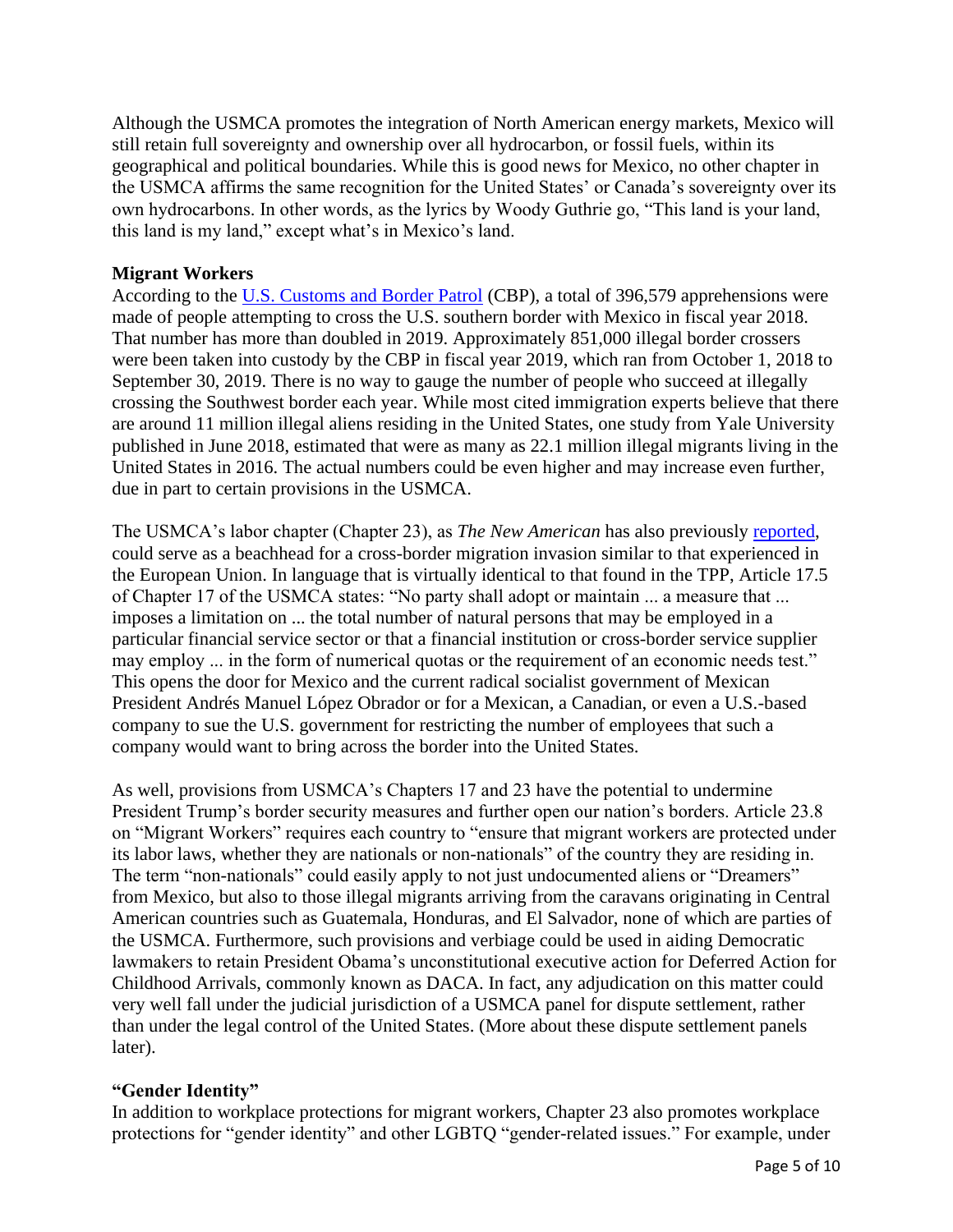"Sex-Based Discrimination in the Workplace," in the USMCA's labor chapter, all three countries are required to promote and "implement policies" protecting "gender identity." And under Article 23.12, all three countries agree to cooperate on "addressing gender-related issues in the field of labor and employment," as well as on "addressing the opportunities of a diverse workforce, including: ... promotion of equality and elimination of employment discrimination in the areas of age, disability, race, ethnicity, religion, sexual orientation, gender identity." In other words, if a man applies for a job and goes to the interview dressed as a woman with a demand to be addressed as if he were a lady and demonstrates even the mildest aptitude to do the job, the employer would be required to hire that individual or risk a lawsuit. This alone should be a deal breaker for Christians, especially religious businessmen and faith-based companies.

#### **Collective Bargaining**

Additionally, Article 23.3 (on page 23-2) requires the parties (the United States, Mexico, and Canada) to "adopt and maintain in its statutes and regulations, and practices thereunder, the following rights," including "the effective recognition of the right to collective bargaining." In other words, the USMCA may force Congress to pass national "collective bargaining" legislation, circumventing state "right to work" laws.

In fact, as *The New American* has also previously [covered,](https://www.thenewamerican.com/print-magazine/item/30541-what-s-wrong-with-the-usmca) Congress has already been forced to change its domestic laws because of its commitments to international agreements and organizations, such as the World Trade Organization (WTO). In 2008, when Congress amended the Agricultural Marketing Act of 1946 to require meat products such as beef and pork sold in the United States to have country of origin labels (COOL), Canada claimed the law violated WTO rules. As a result, Canada and other countries, including Mexico, took the United States to arbitration under a WTO Dispute Settlement Body (DSB). The WTO DSB ruled in favor of Canada and Mexico, stating that they could retaliate by imposing over \$1 billion in tariffs on U.S. products unless the United States repealed the law.

On June 10, 2015, the Republican-dominated House of Representatives voted 300 to 131 in favor of repealing COOL, in compliance with the WTO DSB's decision. COOL's repeal was also included in the \$1.4 trillion omnibus-spending bill passed by Congress and signed into law by President Barack Obama in December 2015.

Under the USMCA's Chapter 23, Congress may be forced to do same with labor laws. In fact, Mexico was forced to do just that as a prerequisite before ratifying the USMCA. On April 29, 2019, by a vote of 70 to 50, Mexico's Senate of the Republic passed a [labor reform bill](https://www.thenewamerican.com/world-news/north-america/item/32160-mexico-s-collective-bargaining-law-paves-way-for-usmca-passage-north-american-union) guaranteeing workers nationwide in Mexico the right to collective bargaining.

U.S. lawmakers were keen on this particular issue, believing that collective bargaining in Mexico will help to increase wages for manufacturing workers in the country, with the expectation that it will prevent additional U.S. manufacturing jobs to go to Mexico due to the country's historically cheaper labor costs, as has been the case with NAFTA.

If the USMCA can force one of its signatory countries such as Mexico, to change its national domestic labor laws, there is no reason why it could not happen to the United States too. In fact, collective bargaining is mentioned a total of 24 times in the USMCA's labor chapter.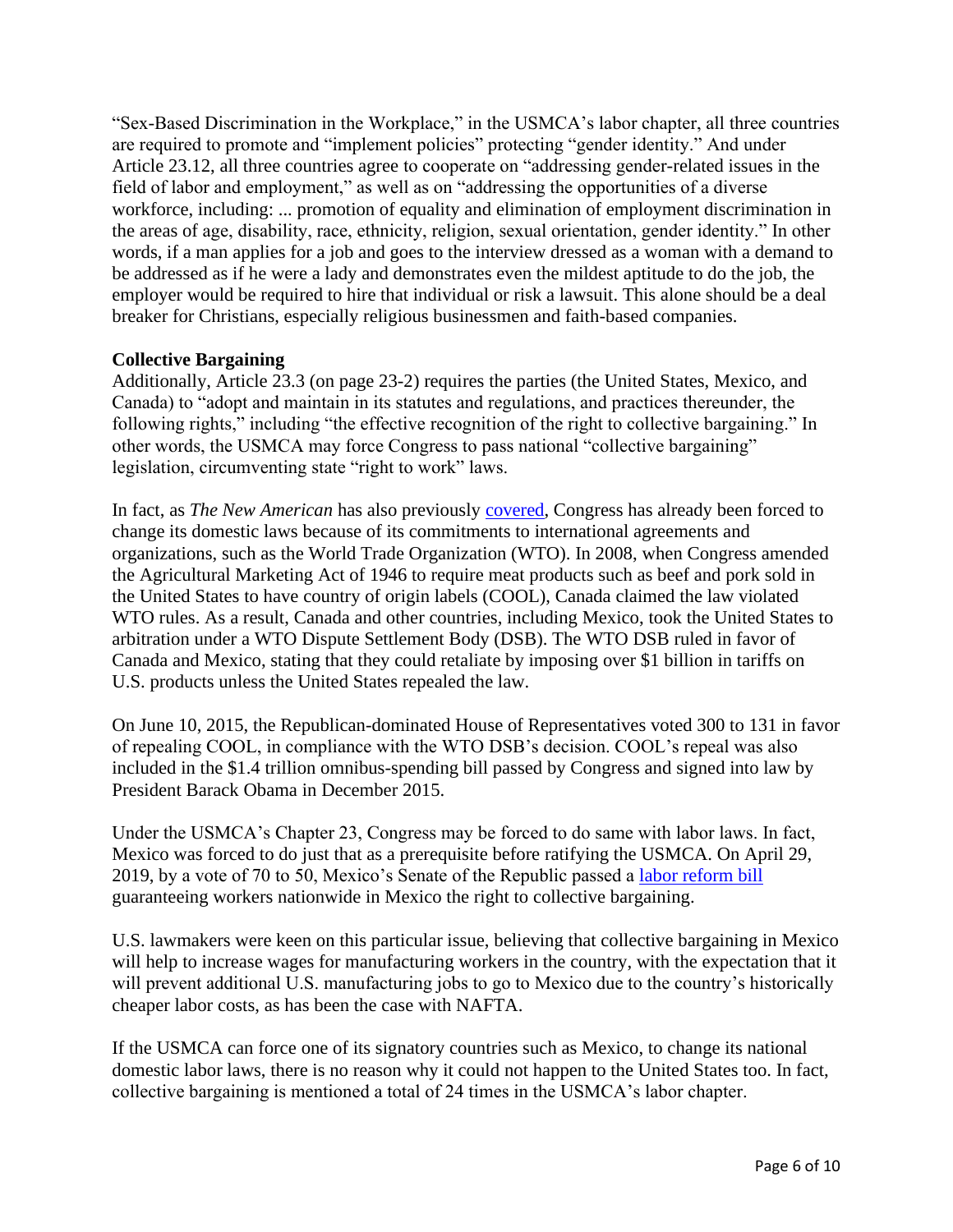#### **Regional Government**

However, the erosion of U.S. sovereignty is most apparent in Chapter 30 of the USMCA. Chapter 30, entitled "Administrative and Institutional Provisions," establishes the creation of a "Free Trade Commission" as a regional governing bureaucracy overseeing about 19 lower committees, one among which is the aforementioned NACC (North American Competitiveness Committee) established in Chapter 26. Article 30.1 of Chapter 30 states: "The Parties hereby establish a Free Trade Commission (Commission), composed of government representatives of each Party at the level of Ministers or their designees." These government representatives will be appointed by the governments of the member countries.

According to Article 30.2, the Free Trade Commission is empowered to:

(a) consider matters relating to the implementation or operation of this Agreement;

(b) consider proposals to amend or modify this Agreement;

(c) supervise the work of committees, working groups, and other subsidiary bodies established under this Agreement;

(d) consider ways to further enhance trade and investment between the Parties;

(e) adopt and update the Rules of Procedure and Code of Conduct applicable to dispute settlement proceedings; and

(f) review the roster established under Article 31.8 (Roster and Qualifications of Panelists) every three years and, when appropriate, constitute a new roster.

Giving these powers to the Free Trade Commission makes the USMCA a "living agreement," much like the TPP, thus allowing the Free Trade Commission to make future changes to the agreement without the approval of Congress. In addition to those powers, Article 30.2 further empowers the Free Trade Commission to delegate new tasks or responsibilities to its subordinate committees, either merge or dissolve its subordinate committees, change the schedule or dates of when certain duties or tariffs are to be lowered or removed, ambiguously "develop arrangements" for implementing this Agreement," and get advice from "non-governmental persons or groups" such as the Council on Foreign Relations or other globalist academics who advocate for greater North American integration, among other powers.

According to Article 30.2, the Free Trade Commission may even "modify any Uniform Regulations agreed jointly by the Parties under Article 5.16 (Uniform Regulations), subject to completion of applicable legal procedures by each Party." The Free Trade Commission would have the power to change the "Uniform" (or universal) regulations for all three countries, as long as the governments of all three countries eventually approve those changes. This opens the door for the U.S. Congress, Mexico's Congress, and Canada's Parliament to become rubber-stamp bodies for any new changes to their respective countries' domestic regulations because the USMCA's governing Free Trade Commission demands it. A perfect example of this occurred when the WTO forced the U.S. Congress to overturn its COOL laws, as previously detailed.

While in theory the U.S. Congress would still have the final say over making any changes to federal domestic regulations and practices that affect trade, in reality the U.S. government would more than likely acquiesce to the decisions or "recommendations" of the Free Trade Commission in the name of freeing world trade, cooperation, and promoting economic integration.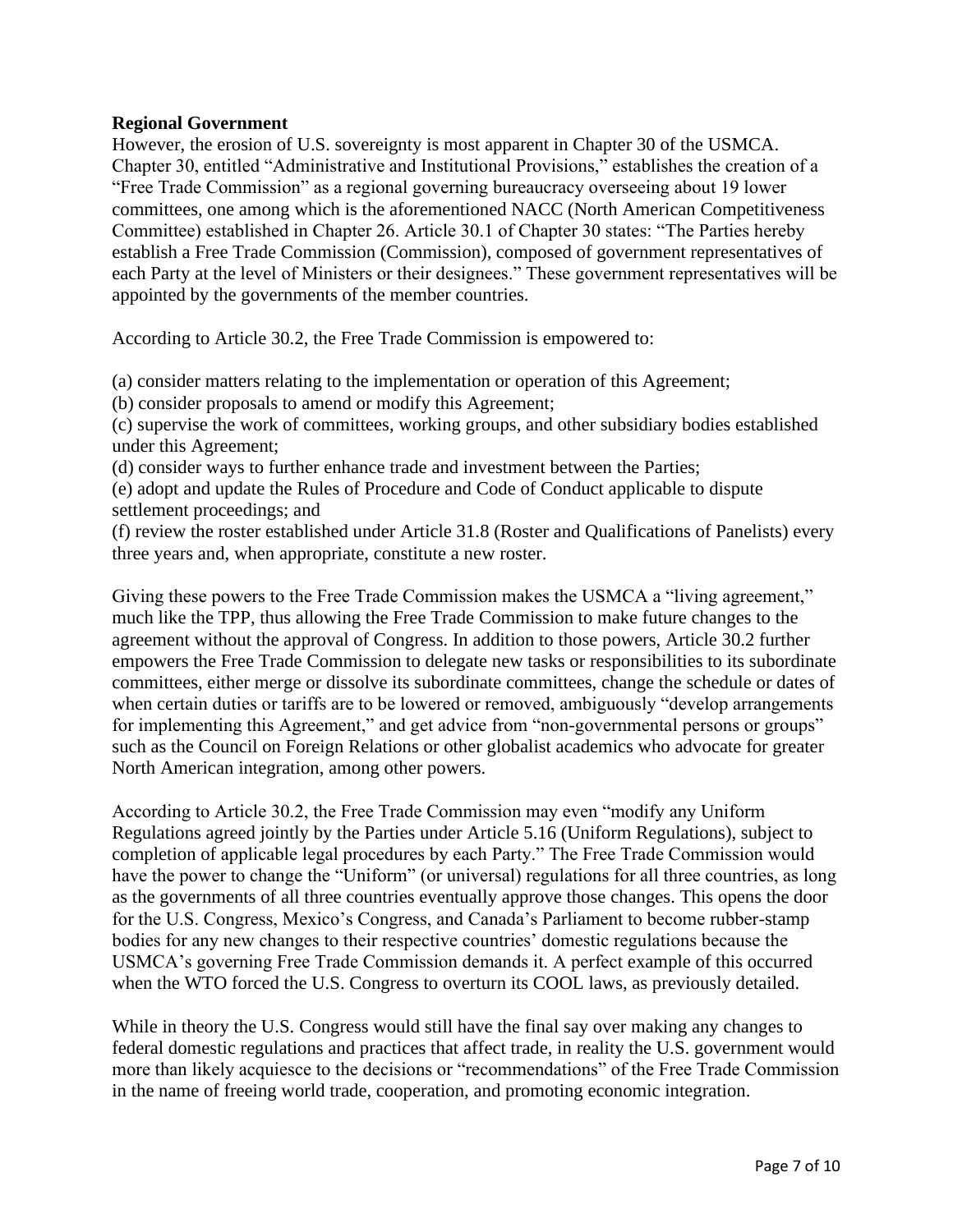Similarly, the EU is also governed by an executive commission known as the European Commission. In the EU, the European Commission makes new laws and regulations that the European Parliament and in turn the parliaments of all EU-member states are forced to accept. In matters of international trade agreements, the European Commission negotiates for, and on behalf of, the EU as a whole. Where the EU is today, is where the USMCA aims to take the United States, Mexico, and Canada.

#### **International Law and Treaties**

Not only does the USMCA subordinate the U.S. to an EU-style regional commission, it also subordinates the United States to international law. An example of this can be found in the USMCA's "Dispute Settlement" chapter (Chapter 31). In the event that a dispute arises under the USMCA, the countries involved can choose to settle it through a panel under Chapter 31. According to Chapter 31, upon the delivery of a request to do so, the Free Trade Commission "shall establish a panel." Such panels will consist of five members, chosen by consensus and required to have experience in international law and international trade.

According to Article 31.13, clause 4, of Chapter 31, the panelists are specifically required to interpret the USMCA "in accordance with customary rules of interpretation of public international law, as reflected in Articles 31 and 32 of the Vienna Convention on the Law of Treaties, done at Vienna on May 23, 1969."

The Vienna Convention on the Law of Treaties is an international agreement that was drafted by the International Law Commission of the UN for the purpose of regulating treaties between nations. The Nixon administration signed on to it for the United States on April 24, 1970. Although President Nixon transmitted the Vienna Convention on the Law of Treaties to the U.S. Senate for ratification, the Senate refused to ratify it. As a result, the United States is not a party to the convention. Nevertheless, if the USMCA is approved by Congress and a dispute does arises that is settled by a USMCA panel, the panelists will abide by the Vienna Convention, thereby imposing it on the United States without Senate ratification, as required under the U.S. Constitution. Another alternative, recognized in the USMCA, is to choose to have the dispute settled by the WTO.

In addition to the Vienna Convention, Chapter 24 on the "Environment" subordinates the authority of the United Nations Convention on the Law of the Sea (UNCLOS), otherwise known as the Law of the Sea Treaty (LOST). According to the UN's Division of Ocean Affairs and Law of the Sea, which is tasked with administrating the convention, it claims that LOST covers "all ocean space," including everything located on, in, beneath, and above the oceans.

In the 1980s, even President Ronald Reagan recognized that LOST was an effort to promote world government, and as a result refused to sign it. On April 24, 2004, Jeane Kirkpatrick, who previously served as President Reagan's U.S. ambassador to the UN from 1981 to 1985, testified before the U.S. Senate Armed Services Committee, in opposition to Senate ratification of LOST. Kirkpatrick argued that "its ratification will diminish our capacity for self-government, including, ultimately, our capacity for self-defense." However, in 2007, then-President George W. Bush urged the Senate to ratify it. The Senate refused. And on May 23, 2012, then-Secretary of State Hillary Clinton, under President Obama, also urged for its ratification before the Senate Foreign Relations Committee. But as of 2019, the U.S. Senate has still refused to ratify the UN convention.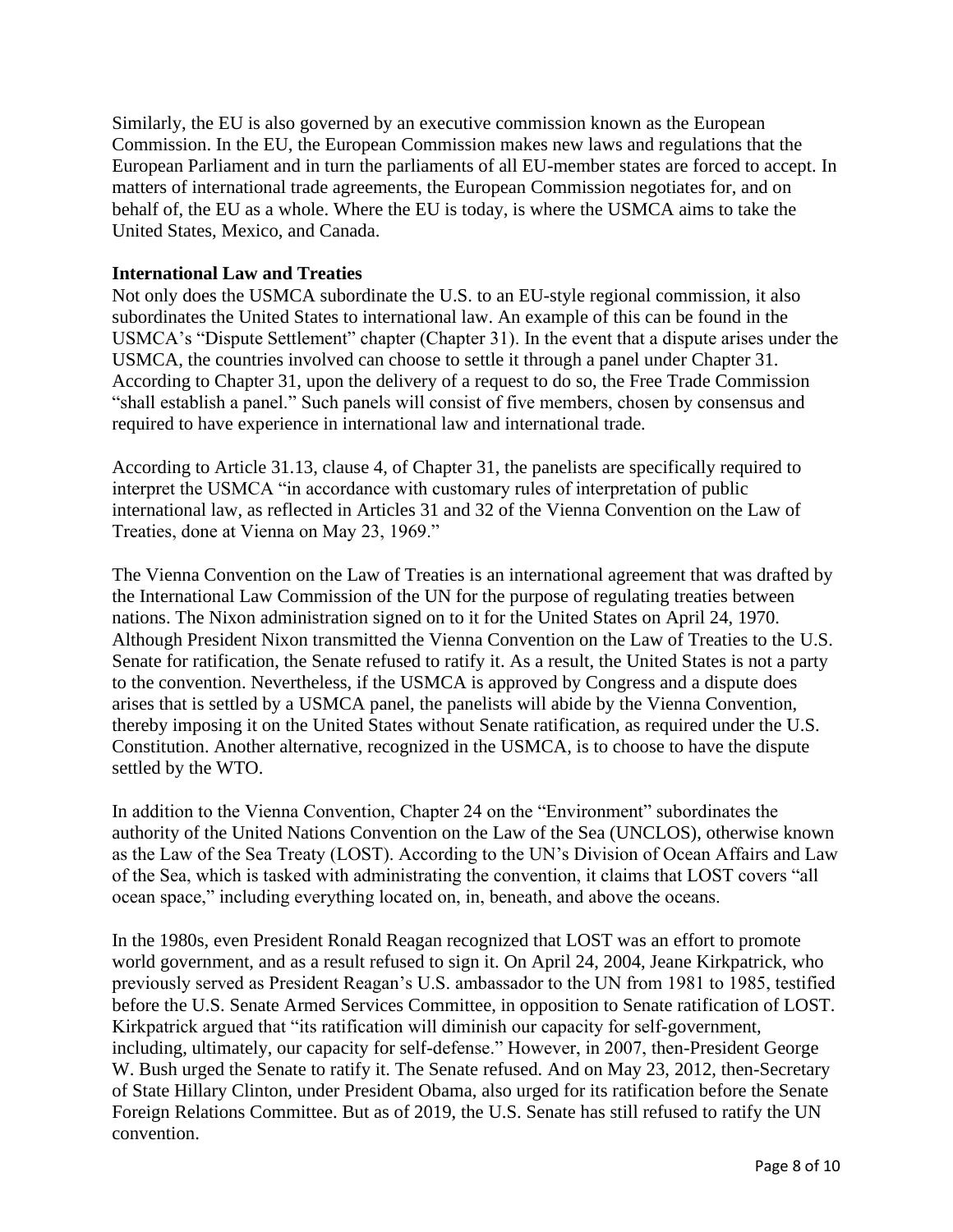However, the Law of the Sea Treaty is mentioned in Chapter 24 of the USMCA. According to the chapter's Article 24.18, under "Sustainable Fisheries Management," the United States, Mexico, and Canada are required to base their fishing management practices in accordance with the Law of the Sea Treaty. In the name of protecting fishes and other marine life, the United States would have to surrender its sovereignty over all of its waterways and miles of coastal oceans (including everything under, on, in, and above them) over to the jurisdiction of UN international law.

## **Where to Find It in the Agreement**

Now that you've read how the USMCA promotes economic integration; energy integration; the UN concept of "sustainable development"; workplace protections for "migrant workers" and "non-nationals"; "gender identity" and other "gender-related issues"; establishes an international governing commission; and subordinates U.S. sovereignty to international law and world bodies, how can one easily find those issues in the USMCA's 2,325 pages? Below is a USMCA issues index of what's where in the agreement with the specific chapters and page numbers, annex pages, and side letters. This index has been complied to easily find all of the aforementioned issues and to in turn show others where to find them in the agreement.

### [USMCA Issues Index:](https://www.jbs.org/wp-content/uploads/2019/10/JBS_USMCA-Issues-Index2y.pdf)

Agreement on Environmental Cooperation, Environmental Cooperation Agreement (ECA), [Chapter 24,](https://ustr.gov/sites/default/files/files/agreements/FTA/USMCA/Text/24_Environment.pdf) on pages: 24-22, 24-26

Climate Change, see "Sustainable Development"

"Collective Bargaining," [Chapter 23,](https://ustr.gov/sites/default/files/files/agreements/FTA/USMCA/Text/23_Labor.pdf) on pages: 23-1, 23-2, 23-9, 23-A-1, 23-A-2, 23-A-3 Commission for Environmental Cooperation (CEC), [Chapter 24,](https://ustr.gov/sites/default/files/files/agreements/FTA/USMCA/Text/24_Environment.pdf) on pages: 24-22, 24-24, 24-25, 24-26

"Economic Integration," [Chapter 26,](https://ustr.gov/sites/default/files/files/agreements/FTA/USMCA/Text/26_Competitiveness.pdf) on page: 26-1

Energy Integration, [CA-US Side Letter on Energy,](https://ustr.gov/sites/default/files/files/agreements/FTA/USMCA/Text/CA-US_Side_Letter_on_Energy.pdf) third page

"Free Trade Commission" (Commission), establishment of and powers thereof, [Chapter 30,](https://ustr.gov/sites/default/files/files/agreements/FTA/USMCA/Text/30_Administrative_and_Institutional_Provisions.pdf) on pages: 30-1, 30-2, 30-3, 30-4

"Gender Identity" and "gender-related issues" (aka LGBTQ), [Chapter 23,](https://ustr.gov/sites/default/files/files/agreements/FTA/USMCA/Text/23_Labor.pdf) on pages: 23-6, 23-9, 23-10

Hydrocarbons, Mexico's recognition thereof, [Chapter 8,](https://ustr.gov/sites/default/files/files/agreements/FTA/USMCA/Text/08_Recognition_of_Mexican_Ownership_of_Hydrocarbons.pdf) on page: 8-1

International Labor Organization (ILO), ILO Declaration on Rights at Work, Declaration on Fundamental Principles and Rights at Work and its Follow-Up (1998), ILO Declaration on Social Justice for a Fair Globalization (2008), [Chapter 23,](https://ustr.gov/sites/default/files/files/agreements/FTA/USMCA/Text/23_Labor.pdf) on pages: 23-1, 23-2, 23-8, 23-9, 23- 10, 23-11

International Law, see Vienna Convention on the Law of Treaties.

Law of the Sea Treaty (LOST), United Nations Convention on the Law of the Sea (UNCLOS), Chapter 1, on page: 1-7, [Chapter 24,](https://ustr.gov/sites/default/files/files/agreements/FTA/USMCA/Text/24_Environment.pdf) on page: 24-13

LGBTQ, see "Gender Identity"

"Migrant Workers," extending labor law protections to, [Chapter 23,](https://ustr.gov/sites/default/files/files/agreements/FTA/USMCA/Text/23_Labor.pdf) on pages: 23-5, 23-10; prohibition on the adoption or maintenance of "a measure that... imposes a limitation on ... the total number of natural persons that may be employed in a particular financial service sector or that a financial institution or cross-border service supplier may employ ... in the form of numerical quotas or the requirement of an economic needs test," [Chapter 17,](https://ustr.gov/sites/default/files/files/agreements/FTA/USMCA/Text/17_Financial_Services.pdf) on pages: 17-7, 17-8

North American Competitiveness Commission (NACC), [Chapter 26,](https://ustr.gov/sites/default/files/files/agreements/FTA/USMCA/Text/26_Competitiveness.pdf) on page: 26-1, 26-2 North American Agreement on Environmental Cooperation (NAAEC), Environmental